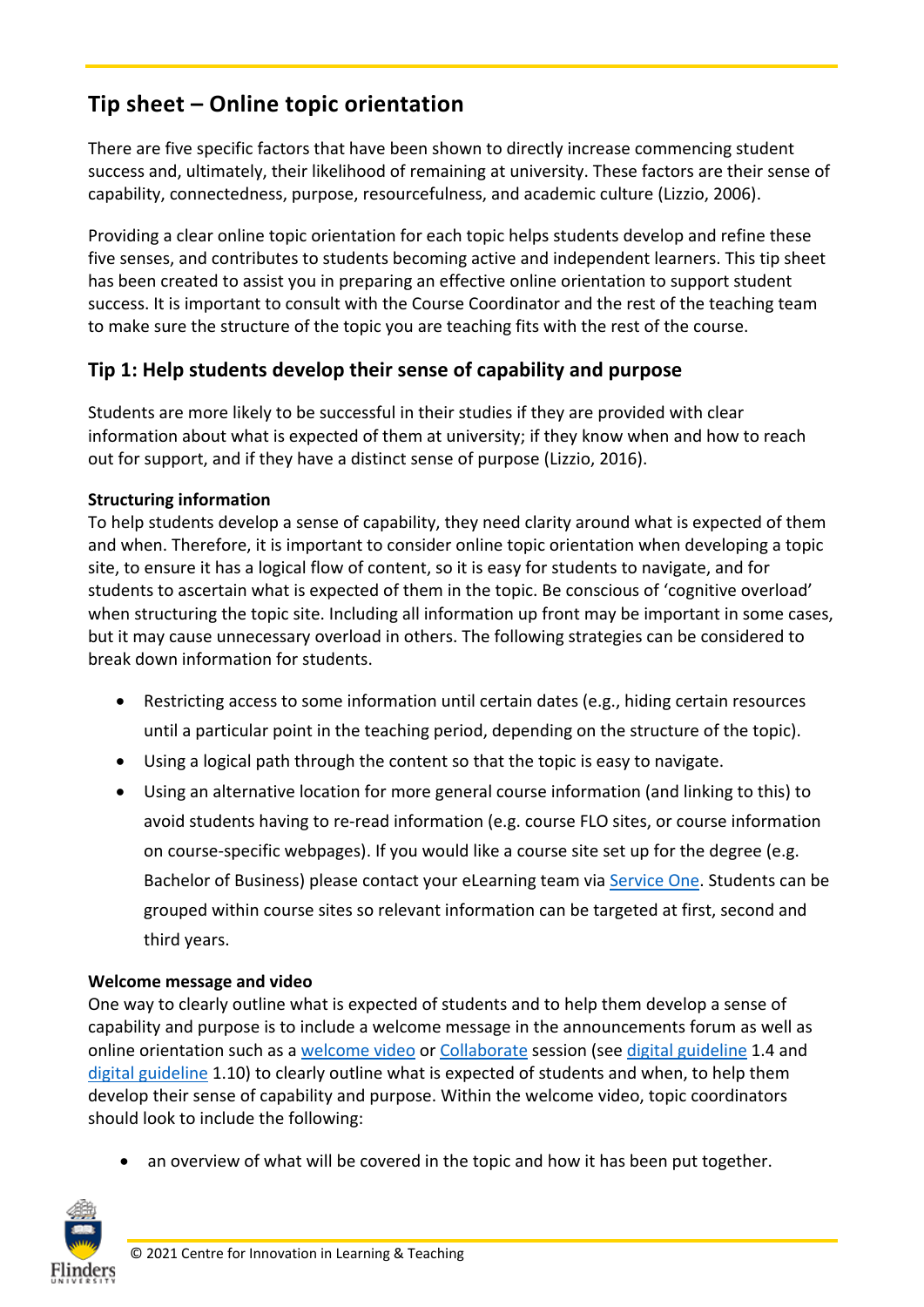- details on how content will be covered and student attendance expectations (whether this be on campus and/or online and if there is a graded requirement to participate in online forums).
- details of group work required (if applicable) so students know what to expect in terms of engagement with their peers.
- information about how students can engage with their peers and teaching staff within the topic (e.g., chat forums, discussion posts) and expectations of engagement.
- a brief explanation of why content is covered in the topic and how it links to the learning outcomes in the [Statement of Assessment Methods](https://flo.flinders.edu.au/mod/glossary/showentry.php?courseid=151&eid=104522&displayformat=dictionary) (see [digital guideline](https://staff.flinders.edu.au/learning-teaching/digital-learning) 1.9).
- drawing students' attention to the endorsed [acknowledgement of Country](https://staff.flinders.edu.au/content/dam/staff/learning-teaching/guides/culturally-responsive-digital-learning.pdf) (see [digital](https://staff.flinders.edu.au/learning-teaching/digital-learning)  [guideline](https://staff.flinders.edu.au/learning-teaching/digital-learning) 1.5).

# **Tip 2: Help students develop their sense of resourcefulness**

In addition to the welcome video, information should be included within the topic orientation to help students develop a sense of resourcefulness and encourage help seeking behaviour.

It is worth highlighting to students that Flinders runs a four-week [orientation program](https://students.flinders.edu.au/orientation) for all commencing students. Consistent, university-wide communication materials are developed each year for University orientation and to assist in helping students familiarise themselves with the university environment. There is no need for you to duplicate this work, instead you can focus on orientating students to the topic within the broader context of the course. University-wide information provided to students includes [Learning online](https://flo.flinders.edu.au/course/view.php?id=63069) and [Finding your way at Flinders](https://flo.flinders.edu.au/enrol/index.php?id=66224) FLO sites in FLO that introduce students to the broader university context, support and services. These online orientation modules can help students with:

- 'Setting appropriate expectations
- Guidance in online etiquette
- Information on available support resources
- An assessment of the readiness of the student for online learning' (Bozarth, Chapman & Lamonica 2004 p. 88).

For more information about University orientation information/promotion or for communication materials to include in your initial lectures/tutorials contact the [Student Experience team.](https://staff.flinders.edu.au/colleges-and-services/student-experience)

### **Support and services**

In your topic orientation, you should also make students aware of how they can access support and services and it is important to direct students to existing information (rather than duplicating it within each topic FLO site). This will ensure information remains up-to-date and will help students develop their sense of capability and resourcefulness in help seeking behaviour. It is worth including the following:

• direct students to Compass where they can find the [support and services directory](https://students.flinders.edu.au/support) that includes an overview of all the academic, wellbeing, financial, career and administrative support available to Flinders' students.

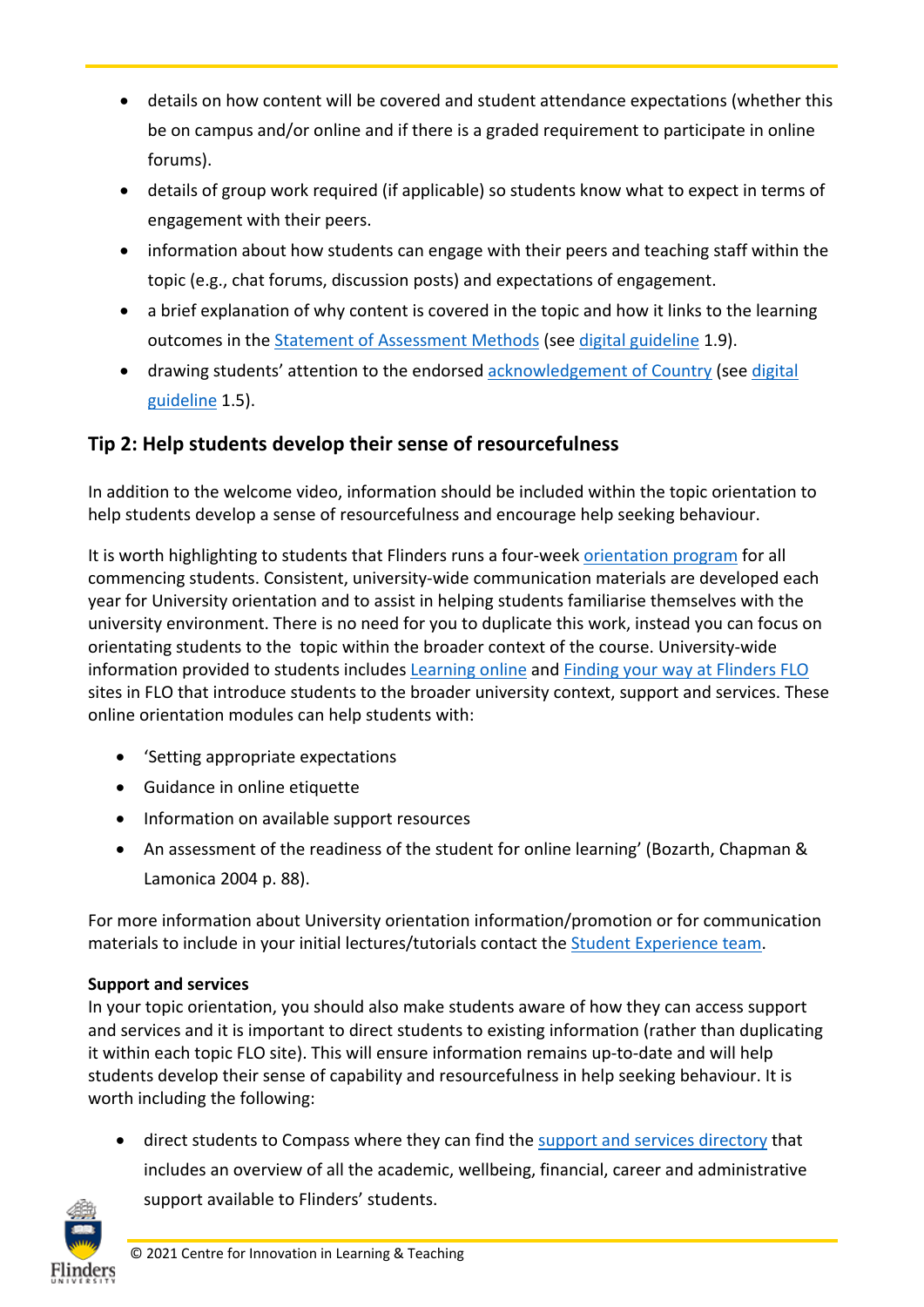- a way of drawing the students' attention to the [FLO student support helpdesk](https://flo.flinders.edu.au/course/view.php?id=162) contact information which can be found at the bottom of every FLO page or via the quicklinks menu in FLO (see [Links in FLO to support student services and information](https://staff.flinders.edu.au/content/dam/staff/learning-teaching/guides/links-flo-support.pdf) tip sheet.
- a reminder about the technology students need to have set up and ready to go before teaching begins, including details about any hardware or specialised software they need for the topic (see [digital guideline](https://staff.flinders.edu.au/learning-teaching/digital-learning) 1.14). If the university provides the required technology, students should be reminded of this and directed to the [student computing page](https://students.flinders.edu.au/support/computing) for information about how access and support are provided.
- a brief explanation of the 'Learning Toolkit' (developed by the **Student Learning Support** [Service](https://www.youtube.com/watch?v=HHYKxEKhFUw) and embedded directly into FLO sites) and its purpose. Students should be directed to the toolkit to access assessment specific study resources designed to help them achieve academic success. If your topic site does not include the 'Learning Toolkit', you can email [slss@flinders.edu.au](mailto:slss@flinders.edu.au) to get this set up.

# **Tip 3: Provide opportunities for students to develop connectedness through peerto-peer relations.**

Building a sense of community is important as according to Astin (1993), (cited in Scagnoli 2001, p. 23) 'students who feel connected to other students and campus community are more likely to persist to graduation'. Furthermore, Lizzio (2016) states that universities can help students 'connect' by providing opportunities for them to meet and positively interact with their peers. Some opportunities you may like to consider, include:

- Using strategies such as 'ice-breakers' to get students interacting and participating.
- Drawing students' attention to the course room functionality of Collaborate and ensuring the room is 'unlocked'. Topic coordinators can encourage students to use this as a space to engage with their peers socially, to discuss strategies or to do group work (see [Communication, interaction and collaboration in tools](https://staff.flinders.edu.au/content/dam/staff/learning-teaching/guides/communication-interaction-collaboration.pdf) tip sheet).
- Collaborate sessions using breakout rooms or using a social space online. It is recommended to have a practice session with students when using the Collaborate tool for the first time in week one in each topic so that students feel comfortable with the technology (see Enabling digital [Collaboration spaces for students\)](https://flo.flinders.edu.au/mod/glossary/showentry.php?courseid=151&eid=109740&displayformat=dictionary).
- Ensuring the student discussion forum functionality is enabled and you are actively encouraging participation.
- Highlighting that Flinders offers commencing students the option to participate in one of three [mentoring programs](https://students.flinders.edu.au/new-students/flinders-mentoring-programs) (either online or on campus) and encouraging participation where appropriate. This includes the O'Guides program, the E-Mentor program for students commencing offshore and the UniAccess program for students living with a disability or health condition.